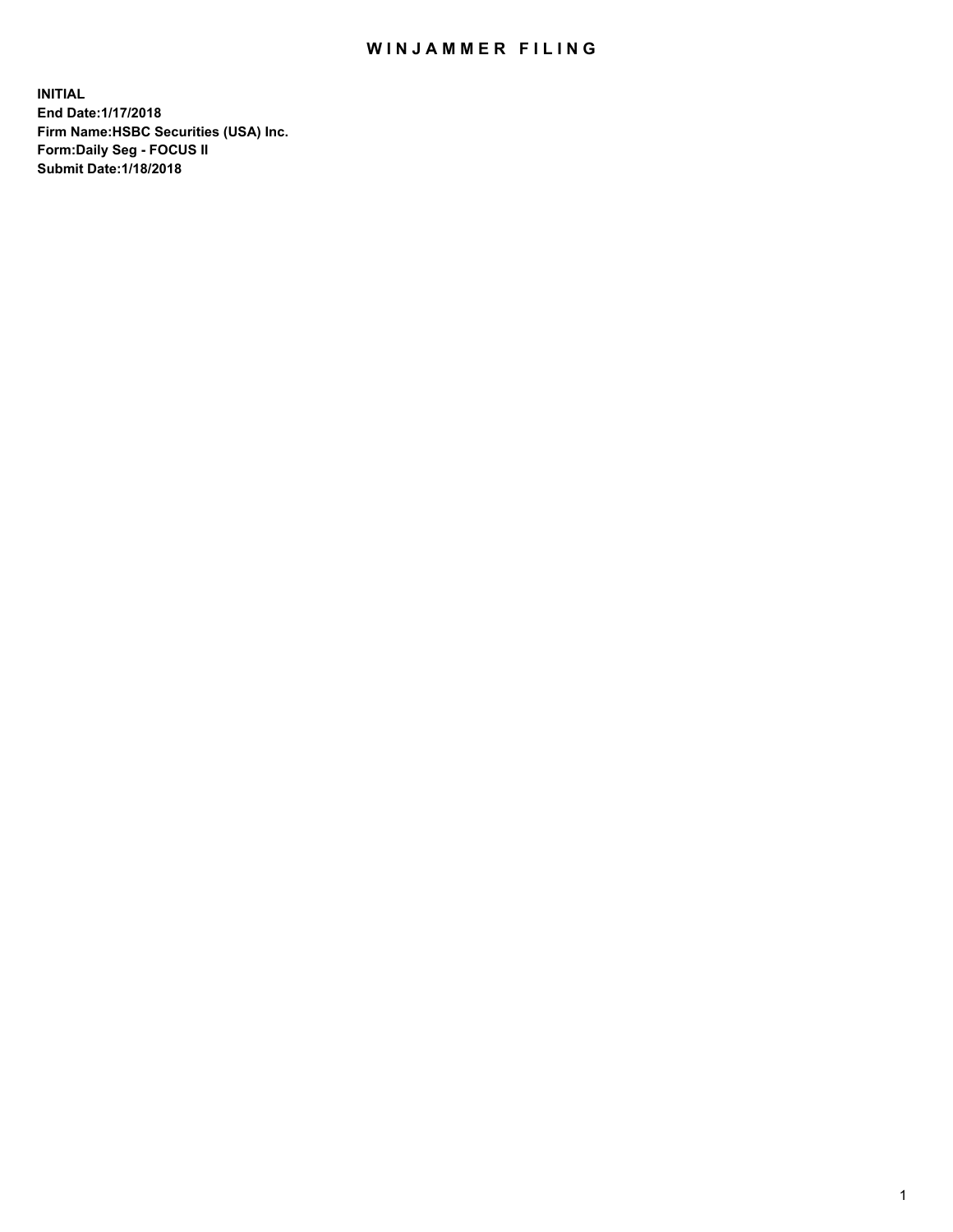## **INITIAL End Date:1/17/2018 Firm Name:HSBC Securities (USA) Inc. Form:Daily Seg - FOCUS II Submit Date:1/18/2018 Daily Segregation - Cover Page**

| Name of Company<br><b>Contact Name</b><br><b>Contact Phone Number</b><br><b>Contact Email Address</b>                                                                                                                                                                                                                         | <b>HSBC Securities (USA) Inc.</b><br><b>Michael Vacca</b><br>212-525-7951<br>michael.vacca@us.hsbc.com |
|-------------------------------------------------------------------------------------------------------------------------------------------------------------------------------------------------------------------------------------------------------------------------------------------------------------------------------|--------------------------------------------------------------------------------------------------------|
| FCM's Customer Segregated Funds Residual Interest Target (choose one):<br>a. Minimum dollar amount: ; or<br>b. Minimum percentage of customer segregated funds required:%; or<br>c. Dollar amount range between: and; or<br>d. Percentage range of customer segregated funds required between: % and %.                       | 98,000,000<br><u>0</u><br><u>00</u><br>00                                                              |
| FCM's Customer Secured Amount Funds Residual Interest Target (choose one):<br>a. Minimum dollar amount: ; or<br>b. Minimum percentage of customer secured funds required:%; or<br>c. Dollar amount range between: and; or<br>d. Percentage range of customer secured funds required between: % and %.                         | 25,000,000<br><u>0</u><br><u>00</u><br>00                                                              |
| FCM's Cleared Swaps Customer Collateral Residual Interest Target (choose one):<br>a. Minimum dollar amount: ; or<br>b. Minimum percentage of cleared swaps customer collateral required:%; or<br>c. Dollar amount range between: and; or<br>d. Percentage range of cleared swaps customer collateral required between:% and%. | 122,000,000<br><u>0</u><br><u>00</u><br><u>00</u>                                                      |

Attach supporting documents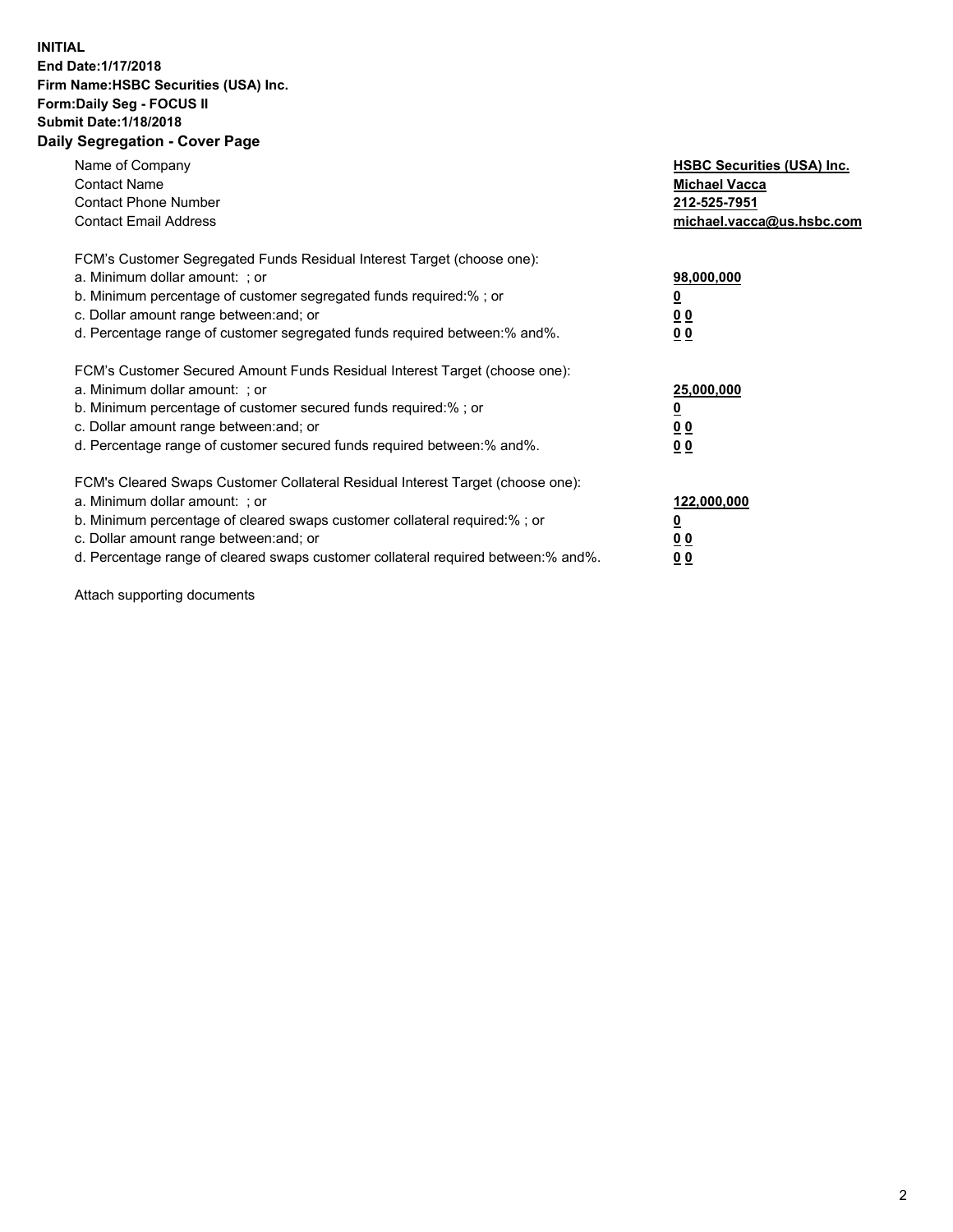**INITIAL End Date:1/17/2018 Firm Name:HSBC Securities (USA) Inc. Form:Daily Seg - FOCUS II Submit Date:1/18/2018 Daily Segregation - Secured Amounts**

Foreign Futures and Foreign Options Secured Amounts Amount required to be set aside pursuant to law, rule or regulation of a foreign government or a rule of a self-regulatory organization authorized thereunder **0** [7305] 1. Net ledger balance - Foreign Futures and Foreign Option Trading - All Customers A. Cash **74,736,830** [7315] B. Securities (at market) **91,034,827** [7317] 2. Net unrealized profit (loss) in open futures contracts traded on a foreign board of trade **-34,128,726** [7325] 3. Exchange traded options a. Market value of open option contracts purchased on a foreign board of trade **0** [7335] b. Market value of open contracts granted (sold) on a foreign board of trade **0** [7337] 4. Net equity (deficit) (add lines 1. 2. and 3.) **131,642,931** [7345] 5. Account liquidating to a deficit and account with a debit balances - gross amount **1,479,903** [7351] Less: amount offset by customer owned securities **-1,475,463** [7352] **4,440** [7354] 6. Amount required to be set aside as the secured amount - Net Liquidating Equity Method (add lines 4 and 5) **131,647,371** [7355] 7. Greater of amount required to be set aside pursuant to foreign jurisdiction (above) or line 6. **131,647,371** [7360] FUNDS DEPOSITED IN SEPARATE REGULATION 30.7 ACCOUNTS 1. Cash in banks A. Banks located in the United States **56,092,524** [7500] B. Other banks qualified under Regulation 30.7 **0** [7520] **56,092,524** [7530] 2. Securities A. In safekeeping with banks located in the United States **27,888,714** [7540] B. In safekeeping with other banks qualified under Regulation 30.7 **0** [7560] **27,888,714** [7570] 3. Equities with registered futures commission merchants A. Cash **0** [7580] B. Securities **0** [7590] C. Unrealized gain (loss) on open futures contracts **0** [7600] D. Value of long option contracts **0** [7610] E. Value of short option contracts **0** [7615] **0** [7620] 4. Amounts held by clearing organizations of foreign boards of trade A. Cash **0** [7640] B. Securities **0** [7650] C. Amount due to (from) clearing organization - daily variation **0** [7660] D. Value of long option contracts **0** [7670] E. Value of short option contracts **0** [7675] **0** [7680] 5. Amounts held by members of foreign boards of trade A. Cash **55,730,132** [7700] B. Securities **63,146,114** [7710] C. Unrealized gain (loss) on open futures contracts **-34,128,726** [7720] D. Value of long option contracts **0** [7730] E. Value of short option contracts **0** [7735] **84,747,520** [7740] 6. Amounts with other depositories designated by a foreign board of trade **0** [7760] 7. Segregated funds on hand **0** [7765] 8. Total funds in separate section 30.7 accounts **168,728,758** [7770] 9. Excess (deficiency) Set Aside for Secured Amount (subtract line 7 Secured Statement Page 1 from Line 8) **37,081,387** [7380] 10. Management Target Amount for Excess funds in separate section 30.7 accounts **25,000,000** [7780] 11. Excess (deficiency) funds in separate 30.7 accounts over (under) Management Target **12,081,387** [7785]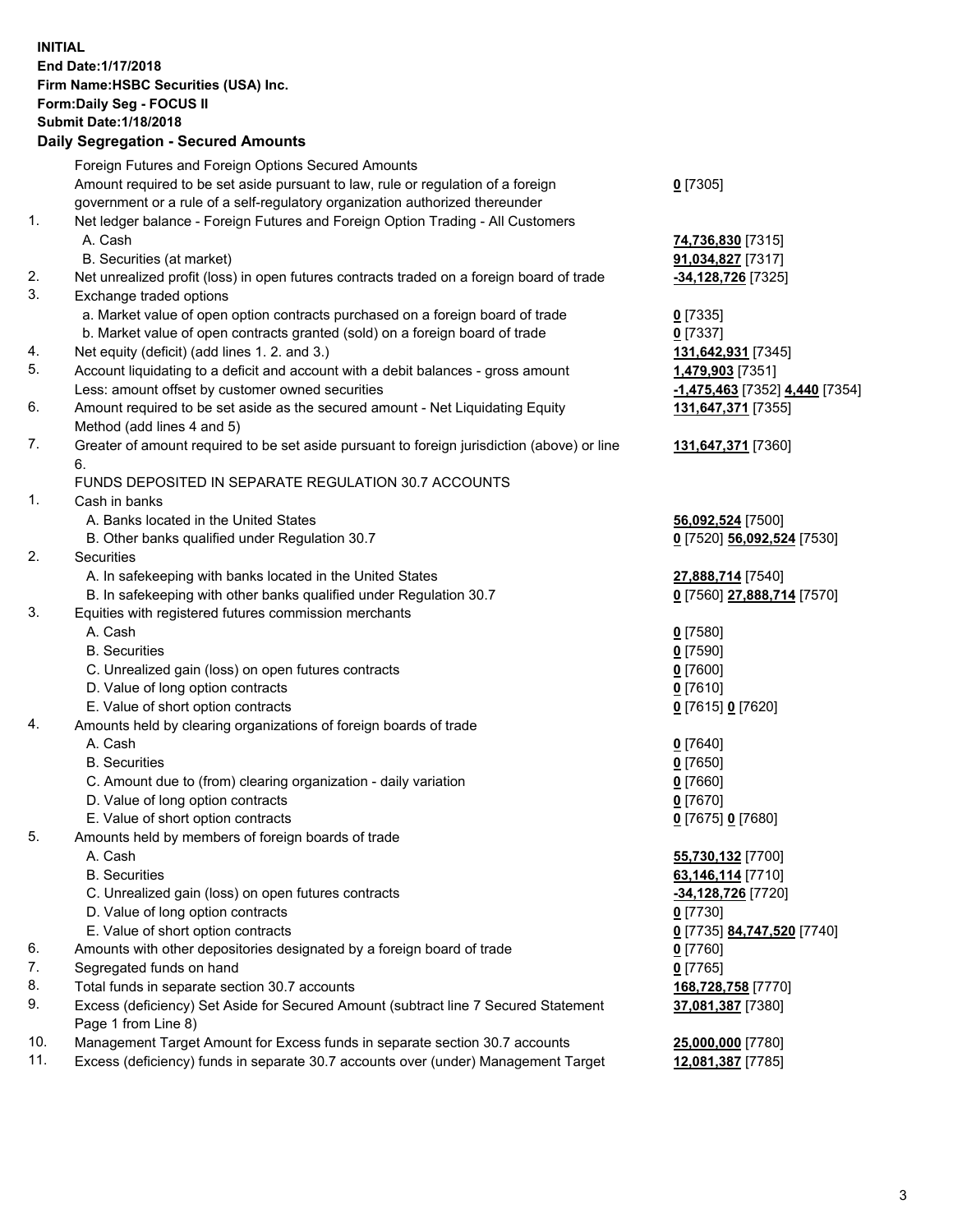| <b>INITIAL</b>                            |                                                                                                |                               |  |  |  |  |
|-------------------------------------------|------------------------------------------------------------------------------------------------|-------------------------------|--|--|--|--|
| End Date: 1/17/2018                       |                                                                                                |                               |  |  |  |  |
|                                           | Firm Name: HSBC Securities (USA) Inc.                                                          |                               |  |  |  |  |
| Form: Daily Seg - FOCUS II                |                                                                                                |                               |  |  |  |  |
|                                           | <b>Submit Date: 1/18/2018</b>                                                                  |                               |  |  |  |  |
| Daily Segregation - Segregation Statement |                                                                                                |                               |  |  |  |  |
|                                           | SEGREGATION REQUIREMENTS(Section 4d(2) of the CEAct)                                           |                               |  |  |  |  |
| 1.                                        | Net ledger balance                                                                             |                               |  |  |  |  |
|                                           | A. Cash                                                                                        | -171,947,028 [7010]           |  |  |  |  |
|                                           | B. Securities (at market)                                                                      | 924,056,978 [7020]            |  |  |  |  |
| 2.                                        | Net unrealized profit (loss) in open futures contracts traded on a contract market             | 573,943,873 [7030]            |  |  |  |  |
| 3.                                        | Exchange traded options                                                                        |                               |  |  |  |  |
|                                           | A. Add market value of open option contracts purchased on a contract market                    | 69,570,699 [7032]             |  |  |  |  |
|                                           | B. Deduct market value of open option contracts granted (sold) on a contract market            | -13,409,535 [7033]            |  |  |  |  |
| 4.                                        | Net equity (deficit) (add lines 1, 2 and 3)                                                    | 1,382,214,987 [7040]          |  |  |  |  |
| 5.                                        | Accounts liquidating to a deficit and accounts with                                            |                               |  |  |  |  |
|                                           | debit balances - gross amount                                                                  | 17,837,891 [7045]             |  |  |  |  |
|                                           | Less: amount offset by customer securities                                                     | -17,837,535 [7047] 356 [7050] |  |  |  |  |
| 6.                                        | Amount required to be segregated (add lines 4 and 5)                                           | 1,382,215,343 [7060]          |  |  |  |  |
|                                           | FUNDS IN SEGREGATED ACCOUNTS                                                                   |                               |  |  |  |  |
| 7.                                        | Deposited in segregated funds bank accounts                                                    |                               |  |  |  |  |
|                                           | A. Cash                                                                                        | 38,166,278 [7070]             |  |  |  |  |
|                                           | B. Securities representing investments of customers' funds (at market)                         | $0$ [7080]                    |  |  |  |  |
|                                           | C. Securities held for particular customers or option customers in lieu of cash (at            | 171,103,149 [7090]            |  |  |  |  |
|                                           | market)                                                                                        |                               |  |  |  |  |
| 8.                                        | Margins on deposit with derivatives clearing organizations of contract markets                 |                               |  |  |  |  |
|                                           | A. Cash                                                                                        | 440,412,550 [7100]            |  |  |  |  |
|                                           | B. Securities representing investments of customers' funds (at market)                         | $0$ [7110]                    |  |  |  |  |
|                                           | C. Securities held for particular customers or option customers in lieu of cash (at            | 737,534,604 [7120]            |  |  |  |  |
|                                           | market)                                                                                        |                               |  |  |  |  |
| 9.                                        | Net settlement from (to) derivatives clearing organizations of contract markets                | 27,046,898 [7130]             |  |  |  |  |
| 10.                                       | Exchange traded options                                                                        |                               |  |  |  |  |
|                                           | A. Value of open long option contracts                                                         | 69,570,699 [7132]             |  |  |  |  |
|                                           | B. Value of open short option contracts                                                        | $-13,409,535$ [7133]          |  |  |  |  |
| 11.                                       | Net equities with other FCMs                                                                   |                               |  |  |  |  |
|                                           | A. Net liquidating equity                                                                      | 6,090,155 [7140]              |  |  |  |  |
|                                           | B. Securities representing investments of customers' funds (at market)                         | <u>0</u> [7160]               |  |  |  |  |
|                                           | C. Securities held for particular customers or option customers in lieu of cash (at<br>market) | $0$ [7170]                    |  |  |  |  |
| 12.                                       | Segregated funds on hand                                                                       | 15,419,225 [7150]             |  |  |  |  |
| 13.                                       | Total amount in segregation (add lines 7 through 12)                                           | 1,491,934,023 [7180]          |  |  |  |  |
| 14.                                       | Excess (deficiency) funds in segregation (subtract line 6 from line 13)                        | 109,718,680 [7190]            |  |  |  |  |
| 15.                                       | Management Target Amount for Excess funds in segregation                                       | 98,000,000 [7194]             |  |  |  |  |
| 16.                                       | Excess (deficiency) funds in segregation over (under) Management Target Amount                 | 11,718,680 [7198]             |  |  |  |  |
|                                           |                                                                                                |                               |  |  |  |  |

16. Excess (deficiency) funds in segregation over (under) Management Target Amount Excess